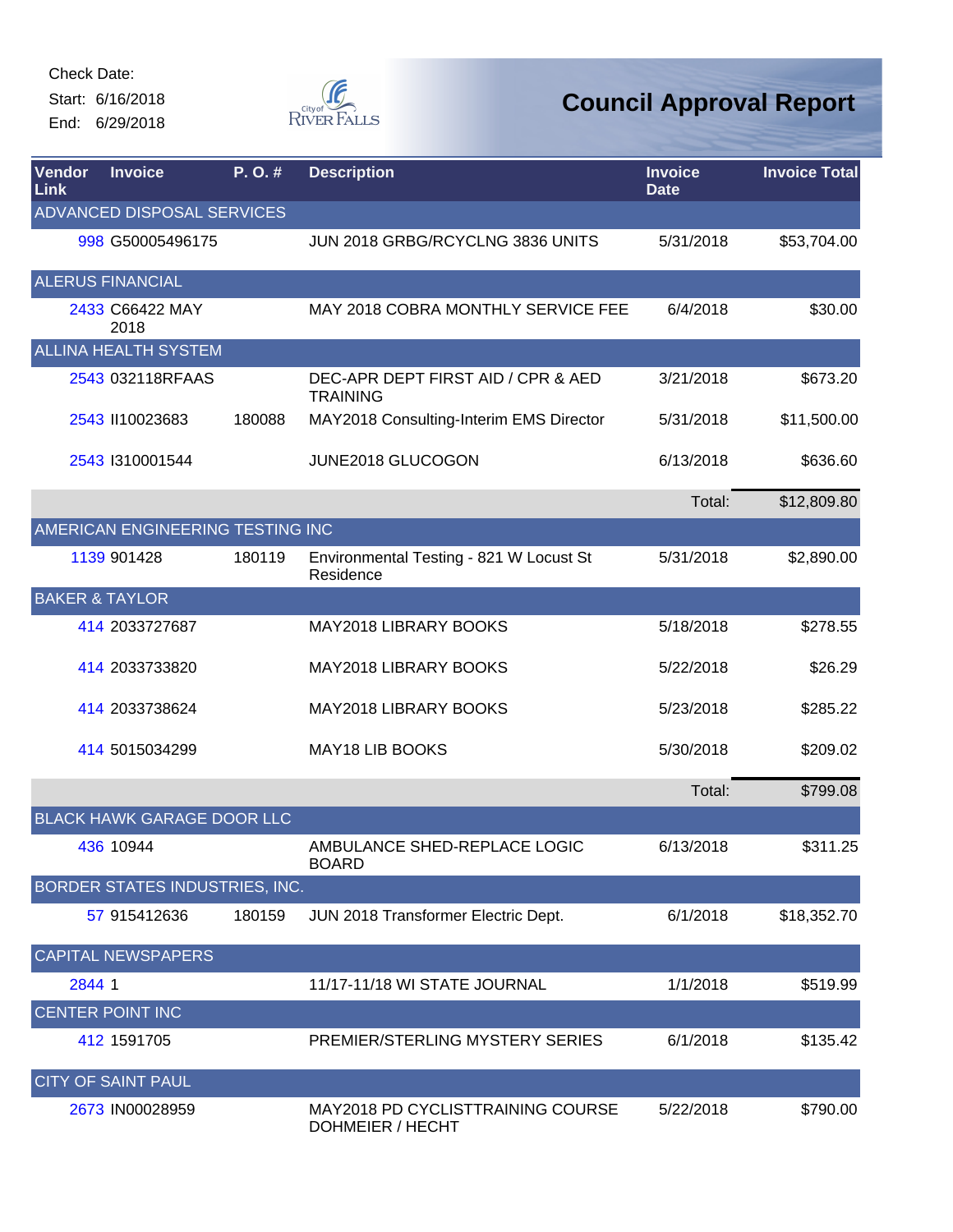Start: 6/16/2018 End: 6/29/2018



| <b>Vendor</b><br>Link | <b>Invoice</b>                              | $P. O.$ # | <b>Description</b>                                           | <b>Invoice</b><br><b>Date</b> | <b>Invoice Total</b> |
|-----------------------|---------------------------------------------|-----------|--------------------------------------------------------------|-------------------------------|----------------------|
| <b>CL IVERSON LLC</b> |                                             |           |                                                              |                               |                      |
|                       | 3451 6-1-2018 N<br><b>INCTRCPTR</b>         | 180218    | 2018 NORTH INTERCEPTOR PROJECT<br><b>LAND ACQUISITION</b>    | 6/1/2018                      | \$12,500.00          |
|                       | <b>COMPUTER INTEGRATION TECHNOLOGY</b>      |           |                                                              |                               |                      |
|                       | 379 110690                                  |           | 11/1/2017-11/1/2019 tracs.rfcity.org SSL CERT<br><b>RNWL</b> | 5/22/2018                     | \$140.00             |
|                       | 379 264324                                  | 180222    | MAY 2018 ELEC/WATER/WW SCADA<br><b>SUPPORT SRVCS</b>         | 5/31/2018                     | \$870.40             |
|                       |                                             |           |                                                              | Total:                        | \$1,010.40           |
| <b>CUDD, DOUGLAS</b>  |                                             |           |                                                              |                               |                      |
|                       | 3448 6-1-2018 N<br><b>INCTRCPTR</b>         | 180223    | 2018 NORTH INTERCEPTOR PROJECT<br><b>LAND ACQUISITION</b>    | 6/1/2018                      | \$7,775.00           |
| CUDD, JOHN            |                                             |           |                                                              |                               |                      |
|                       | 3449 6-1-2018 N<br><b>INTRCPTR</b>          | 180224    | 2018 NORTH INTERCEPTOR PROJECT<br><b>LAND ACQUISITION</b>    | 6/1/2018                      | \$7,775.00           |
|                       | DARRELL'S SEPTIC SERVICE INC                |           |                                                              |                               |                      |
|                       | 85 265 29                                   |           | MAY 2018 CLEANING RESTROOM<br><b>WHITETAIL BIKE TRAILS</b>   | 5/24/2018                     | \$45.00              |
|                       | DELTA MANAGEMENT ASSOCIATES INC             |           |                                                              |                               |                      |
|                       | 1943 000000041626                           |           | PPE 06/17/18                                                 | 6/22/2018                     | \$207.91             |
| <b>DEMCO INC</b>      |                                             |           |                                                              |                               |                      |
|                       | 577 6387036                                 |           | DOUBLE CD STORAGE CASE                                       | 5/25/2018                     | \$193.99             |
|                       | DEPT OF PUBLIC INSTRUCTION                  |           |                                                              |                               |                      |
|                       | 1531 2018<br><b>DIRECTOR</b><br><b>CERT</b> |           | 2018 T MISSELT DIRECTOR CERTIFICATION                        | 6/20/2018                     | \$50.00              |
|                       | <b>DESIGNER PROPERTIES</b>                  |           |                                                              |                               |                      |
|                       | 468 JUNE2018                                |           | <b>JUNE2018 SOLAR REFUND</b>                                 | 6/20/2018                     | \$177.14             |
|                       | <b>DWD ENTERPRISES LLC</b>                  |           |                                                              |                               |                      |
|                       | 2132 11151                                  | 180129    | 2018 STREETS HOSE/PUMP/REPAIR                                | 3/13/2018                     | \$1,110.00           |
| <b>EFTPS</b>          |                                             |           |                                                              |                               |                      |
|                       | 7 000000041622                              |           | PPE 06/17/18                                                 | 6/22/2018                     | \$71,297.83          |
|                       | <b>EMERGENCY APPARATUS MAINT</b>            |           |                                                              |                               |                      |
|                       | 1165 99853                                  | 180232    | <b>ENGINE 7-Annual Pump Testing for Appara</b>               | 6/13/2018                     | \$479.24             |
|                       | 1165 99852                                  | 180232    | <b>ENGINE 4-Annual Pump Testing for Appara</b>               | 6/13/2018                     | \$479.24             |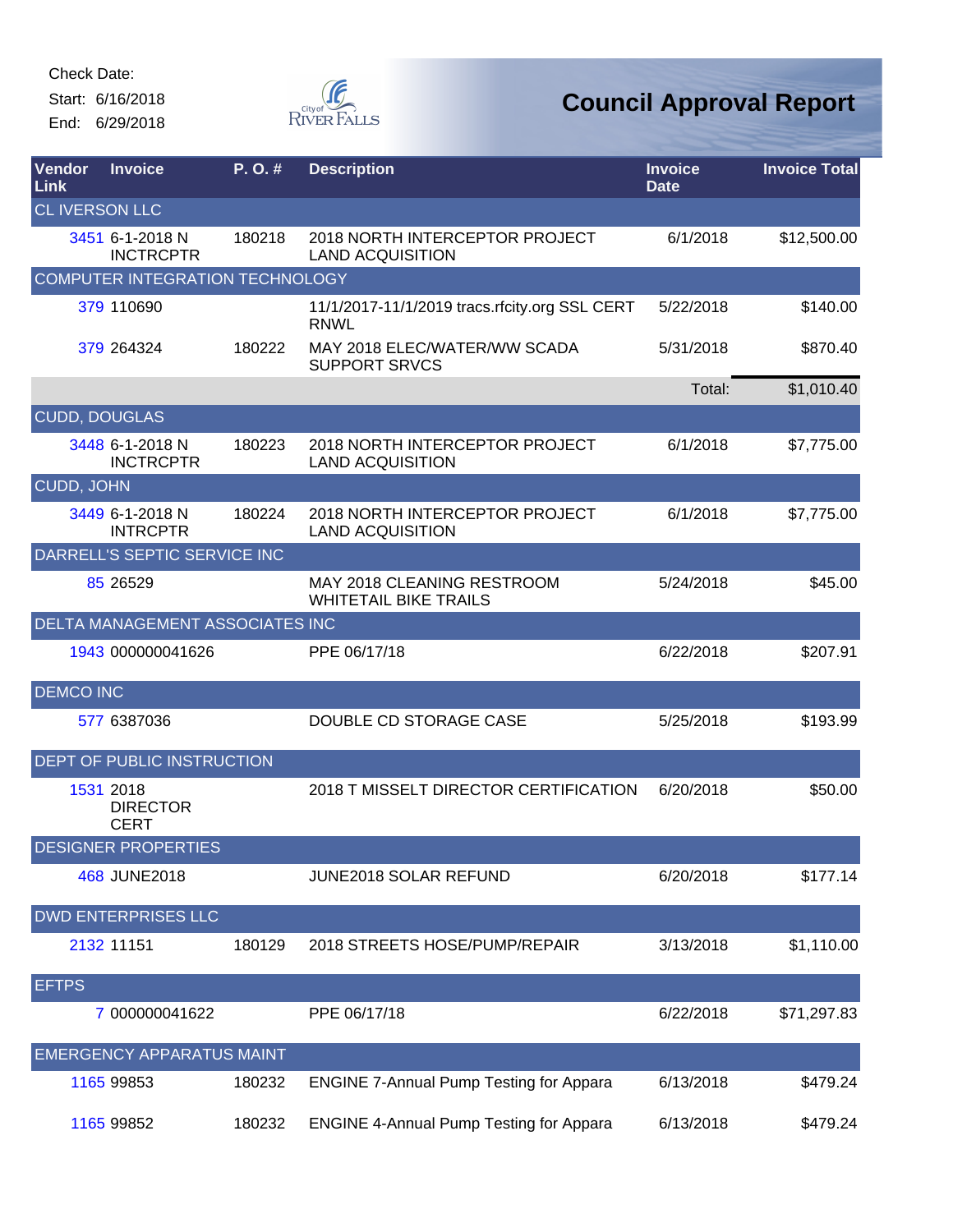Start: 6/16/2018 End: 6/29/2018



| Vendor<br>Link | <b>Invoice</b>                            | P.O.#  | <b>Description</b>                                                      | <b>Invoice</b><br><b>Date</b> | <b>Invoice Total</b> |
|----------------|-------------------------------------------|--------|-------------------------------------------------------------------------|-------------------------------|----------------------|
|                | 1165 99851                                | 180232 | <b>ENGINE 15-Annual Pump Testing for Appara</b>                         | 6/13/2018                     | \$479.24             |
|                | 1165 99854                                | 180232 | LADDER #1-Annual Pump Testing for Appara                                | 6/13/2018                     | \$2,671.34           |
|                |                                           |        |                                                                         | Total:                        | \$4,109.06           |
|                | <b>ENERGIS HIGH VOLTAGE RESOURCES INC</b> |        |                                                                         |                               |                      |
|                | 101 29230                                 | 180168 | <b>TRAVEL/REPAIRS TO SOUTH FORK</b><br><b>SUBSTATION</b>                | 6/18/2018                     | \$6,850.04           |
|                | <b>ENTERPRISE FM TRUST</b>                |        |                                                                         |                               |                      |
|                | 456 FBN3488893                            | 180038 | <b>JUN 2018 MOTOR POOL LEASES/MAINTE &amp;</b><br><b>BLDG INSPECTOR</b> | 6/5/2018                      | \$1,329.55           |
|                | EO JOHNSON CO. INC                        |        |                                                                         |                               |                      |
|                | 98 22676019                               |        | <b>JUNE2018 SAMSUNG MULTIXPRESS</b><br><b>COPIER</b>                    | 5/17/2018                     | \$109.52             |
|                | 98 22737638                               |        | JUNE2018 RICOH MP C4504 COPIER                                          | 5/28/2018                     | \$125.74             |
|                |                                           |        |                                                                         | Total:                        | \$235.26             |
|                | <b>ESS BROTHERS &amp; SONS INC</b>        |        |                                                                         |                               |                      |
|                | 107 YY2388                                | 180229 | 2018 STORM WATER<br><b>EQUIPMENT/SUPPLIES</b>                           | 5/21/2018                     | \$2,276.00           |
|                | FBG SERVICE CORPORATION                   |        |                                                                         |                               |                      |
|                | 364 824389-PD BKG<br><b>AREA</b>          |        | MAY 2018 PD STRIP/WAX FLOOR BOOKING<br><b>AREA</b>                      | 5/31/2018                     | \$193.00             |
|                | 364 824389-AMB                            |        | MAY 2018 AMB STRIP/WAX<br>STORAGE/KITCHEN AREA                          | 5/31/2018                     | \$110.00             |
|                | 364 824389-PW<br><b>BLDG</b>              |        | MAY 2018 STRIP/WAX HALL/BREAKROOM<br><b>PW BLDG</b>                     | 5/31/2018                     | \$212.00             |
|                | 364 824390                                | 180043 | 2018 MONTHLY FACILITIES CLEANING AMB<br><b>BLDG</b>                     | 5/31/2018                     | \$172.00             |
|                |                                           |        |                                                                         | Total:                        | \$687.00             |
|                | FIRST NATIONAL BANK - RF SECTION 125      |        |                                                                         |                               |                      |
|                | 6 000000041621                            |        | PPE 06/17/18                                                            | 6/22/2018                     | \$3,548.94           |
|                | FORUM COMMUNICATION CO                    |        |                                                                         |                               |                      |
|                | 234 1982749                               |        | MAY 2018 CITY AFFIDAVITS /<br><b>ADVERTISEMENTS</b>                     | 5/31/2018                     | \$3,307.66           |
|                | FREEMAN, JAMES                            |        |                                                                         |                               |                      |
|                | 389 JUNE2018                              |        | <b>JUNE SOLAR REFUND</b>                                                | 6/20/2018                     | \$181.64             |
|                | <b>GREENWOOD CEMETERY ASSOCIATION</b>     |        |                                                                         |                               |                      |
|                | 2394 2018 ANNUAL<br><b>PAYMENT</b>        | 180228 | 2018 ANNUAL GREENWOOD CEMETERY<br><b>FUNDING</b>                        | 6/1/2018                      | \$15,000.00          |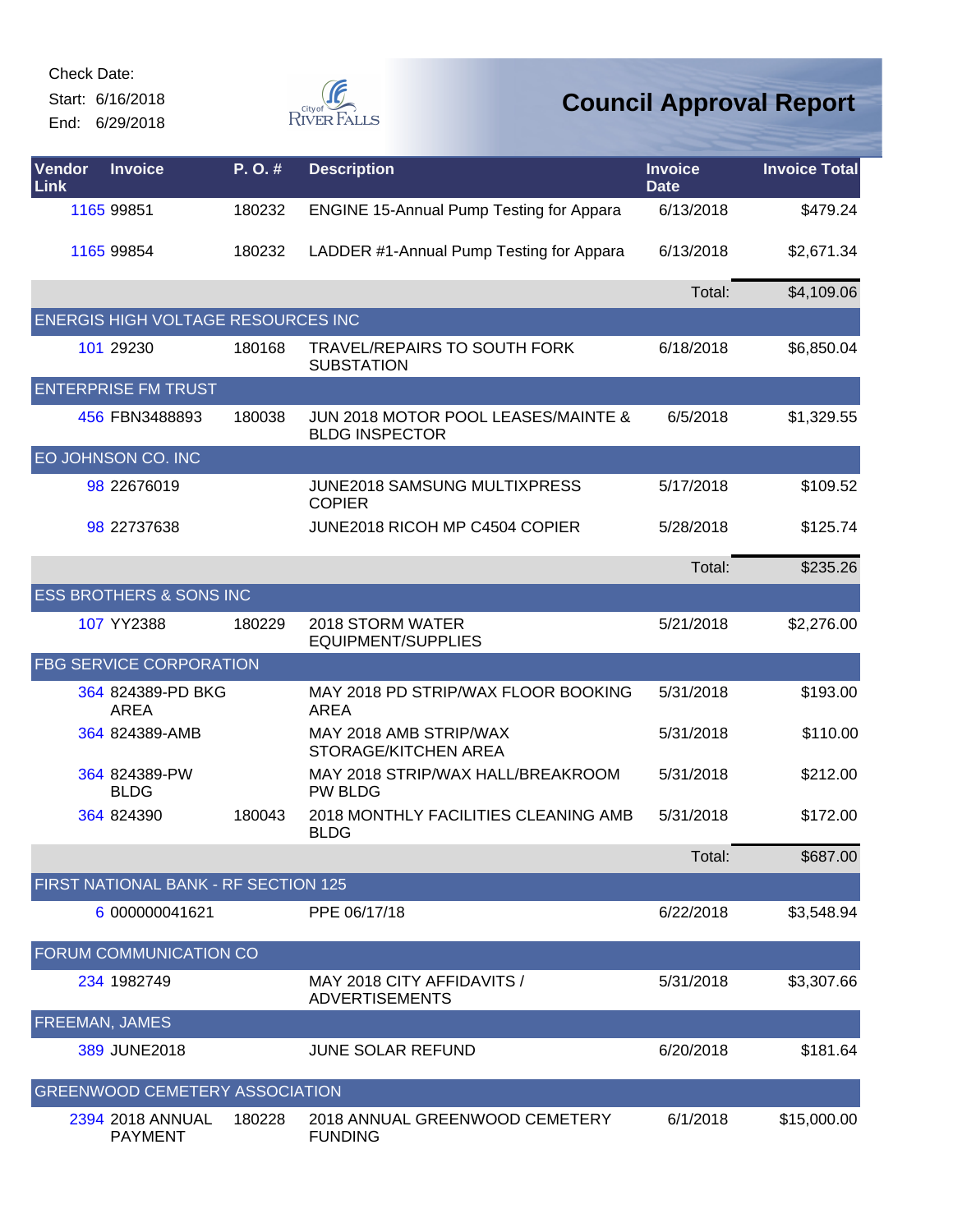Start: 6/16/2018 End: 6/29/2018



| Vendor<br>Link      | <b>Invoice</b>                                    | P.O.#  | <b>Description</b>                                     | <b>Invoice</b><br><b>Date</b> | <b>Invoice Total</b> |
|---------------------|---------------------------------------------------|--------|--------------------------------------------------------|-------------------------------|----------------------|
|                     | <b>GROUND BREAKERS LANDSCAPE &amp; DESIGN LLC</b> |        |                                                        |                               |                      |
| 1723 828            |                                                   | 180226 | 2018 GROUND RESTORATION WINTER ST /<br><b>FALLS ST</b> | 5/15/2018                     | \$4,681.00           |
|                     | <b>GUIDE STUDIO, INC</b>                          |        |                                                        |                               |                      |
|                     | 2882 4270                                         | 180110 | MAY 2018 Wayfinding Phase 3-Bid Support                | 5/31/2018                     | \$1,000.00           |
|                     | <b>HOISINGTON KOEGLER GROUP INC</b>               |        |                                                        |                               |                      |
|                     | 1261 018-019-2                                    | 180191 | MAY2018-Phase 2 Kinni Corridor Plan                    | 6/10/2018                     | \$8,715.08           |
|                     | HUEBSCH LAUNDRY COMPANY                           |        |                                                        |                               |                      |
|                     | 146 4068755                                       | 180048 | 5-2-2018 HUEBSCH PW UNIFORMS                           | 5/2/2018                      | \$162.61             |
|                     | 146 4083916                                       | 180048 | 5-30-18 HUEBSCH PW UNIFORMS                            | 5/30/2018                     | \$176.25             |
|                     | 146 4088261                                       | 180047 | 6/6/2018 HUEBSCH WWTP UNIFORMS                         | 6/6/2018                      | \$38.81              |
|                     | 146 4088259                                       | 180046 | 6/6/2018 HUEBSCH WATER UNIFORMS                        | 6/6/2018                      | \$39.32              |
|                     | 146 4088258                                       | 180041 | 6/6/2018 HUEBSCH ELECTRIC UNIFORMS                     | 6/6/2018                      | \$230.22             |
|                     | 146 4091988                                       | 180041 | 6/13/2018 HUEBSCH ELECTRIC UNIFORMS                    | 6/13/2018                     | \$230.22             |
|                     | 146 4096485                                       |        | 6/20/18 CH BRUSHMATS                                   | 6/20/2018                     | \$56.92              |
|                     | 146 4095845                                       | 180041 | 6/20/2018 HUEBSCH ELECTRIC UNIFORMS                    | 6/20/2018                     | \$230.22             |
|                     |                                                   |        |                                                        | Total:                        | \$1,164.57           |
| <b>INFOSEND INC</b> |                                                   |        |                                                        |                               |                      |
|                     | 150 137539                                        | 180071 | 5/7/2018 RFMU MONTHLY STATEMENT SE                     | 5/31/2018                     | \$3,155.39           |
|                     | 150 137975                                        | 180171 | 5/3/2018 RFMU MONTHLY BILLING INSERT                   | 6/7/2018                      | \$973.75             |
|                     |                                                   |        |                                                        | Total:                        | \$4,129.14           |
|                     |                                                   |        | INTERNATIONAL CITY MGMT ASSOC RETIREMENT CORP          |                               |                      |
|                     | 1 000000041616                                    |        | PPE 06/17/18                                           | 6/22/2018                     | \$21,424.48          |
|                     | 1 000000041617                                    |        | PPE 06/17/18                                           | 6/22/2018                     | \$556.31             |
|                     |                                                   |        |                                                        | Total:                        | \$21,980.79          |
| <b>JOBSHQ</b>       |                                                   |        |                                                        |                               |                      |
|                     | 162 1982095                                       |        | MAY 2018 ADS FOR CITY HALL CSR                         | 5/31/2018                     | \$54.40              |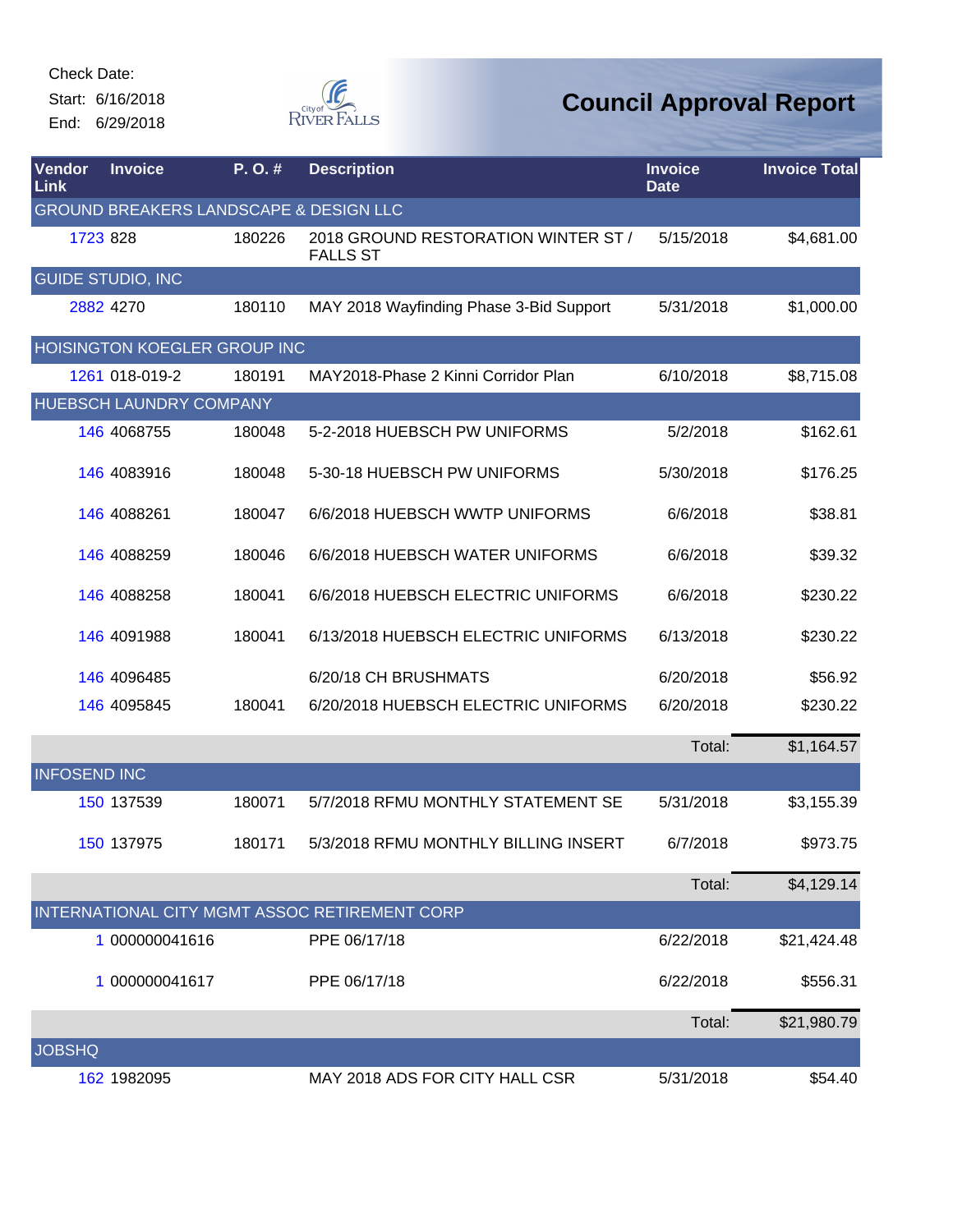Start: 6/16/2018 End: 6/29/2018



| Vendor<br>Link         | <b>Invoice</b>                        | P.O.#  | <b>Description</b>                                      | <b>Invoice</b><br><b>Date</b> | <b>Invoice Total</b> |
|------------------------|---------------------------------------|--------|---------------------------------------------------------|-------------------------------|----------------------|
|                        | <b>KELLY ECONOMICS, LLC</b>           |        |                                                         |                               |                      |
|                        | 3452 1109                             | 180225 | JUN 2018 KINNI ECONOMIC STUDY CITY OF<br>RF PYMT 1of2   | 6/8/2018                      | \$2,500.00           |
| <b>KWIK TRIP</b>       |                                       |        |                                                         |                               |                      |
|                        | 172 MAY 2018 FUEL                     |        | <b>MAY 2018 FUEL PURCHASES</b>                          | 5/31/2018                     | \$12,801.82          |
|                        | <b>LIBRARY REFUNDS &amp; PAYMENTS</b> |        |                                                         |                               |                      |
|                        | 995500 CSTM FRM<br><b>RMBRSMT</b>     |        | MAY 2018 FRAMING EXPENSE                                | 5/25/2018                     | \$119.77             |
| 995500 39              |                                       |        | MAY 2018 NANCY MILLER LIBRARIAN<br><b>GALLERY PHOTO</b> | 5/31/2018                     | \$195.00             |
|                        | 995500 3942500026700<br>85            |        | MAY 2018 RFND LST LIB MTRLS SECRET OF<br>THE KRELLS     | 5/31/2018                     | \$15.99              |
|                        |                                       |        |                                                         | Total:                        | \$330.76             |
|                        | <b>LOFFLER COMPANIES INC</b>          |        |                                                         |                               |                      |
|                        | 182 22772985                          |        | JUN 2018 LIB RICOH STANDARD PAYMENT                     | 6/4/2018                      | \$151.50             |
|                        | 182 2833838                           |        | 2018 CSR/COURT OVERAGE 5-19-6-18                        | 6/7/2018                      | \$114.12             |
|                        |                                       |        |                                                         | Total:                        | \$265.62             |
| <b>MAILFINANCE INC</b> |                                       |        |                                                         |                               |                      |
|                        | 376 N7196906                          | 180011 | 2018 JULY-OCT18 POSTAGE MACHINE<br><b>LEASE</b>         | 6/16/2018                     | \$1,534.98           |
|                        | METERING & TECHNOLOGY SOLUTIONS       |        |                                                         |                               |                      |
|                        | 451 11816                             | 180216 | <b>JUN 2018 WATER METERS</b>                            | 6/8/2018                      | \$21,834.43          |
| <b>MIDWEST TAPE</b>    |                                       |        |                                                         |                               |                      |
|                        | 409 96141563                          |        | MAP OF THE HEART                                        | 5/30/2018                     | \$39.99              |
|                        | OFFICE ENTERPRISES INC                |        |                                                         |                               |                      |
|                        | 202 428220                            |        | <b>JUNE2018-INK CARTRIDGE &amp; TIGHT SEAL</b>          | 6/15/2018                     | \$9.89               |
|                        | ONE TIME PAY VENDOR                   |        |                                                         |                               |                      |
|                        | 9999 1681-01                          |        | REFUND-UTILITY ACCT 1681-01                             | 6/22/2018                     | \$156.12             |
|                        | 9999 2100-00                          |        | REFUND-UTILTIY ACCT#210-00                              | 6/22/2018                     | \$149.76             |
|                        | 9999 2401-07                          |        | REFUND-UTILITY ACCT#2401-07                             | 6/22/2018                     | \$15.84              |
|                        | 9999 2451-26                          |        | REFUND-UTILITY ACCT#2451-26                             | 6/22/2018                     | \$86.78              |
|                        | 9999 2526-02                          |        | REFUND-UTILITY ACCT#2526-02                             | 6/22/2018                     | \$137.95             |
|                        | 9999 2735-15                          |        | REFUND-UTILITY ACCT#2735-15                             | 6/22/2018                     | \$170.22             |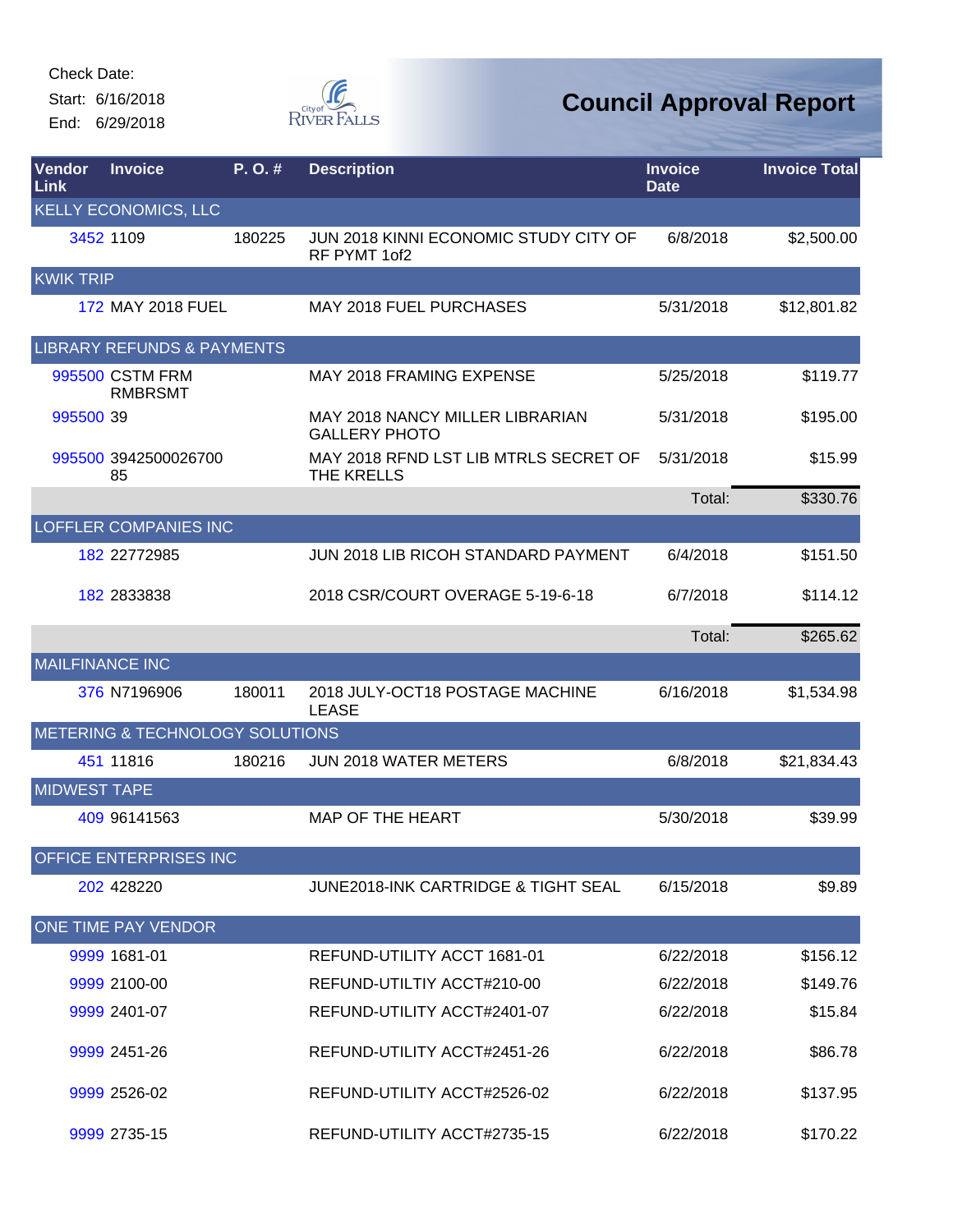Start: 6/16/2018 End: 6/29/2018  $\begin{picture}(120,110) \put(0,0){\line(1,0){15}} \put(15,0){\line(1,0){15}} \put(15,0){\line(1,0){15}} \put(15,0){\line(1,0){15}} \put(15,0){\line(1,0){15}} \put(15,0){\line(1,0){15}} \put(15,0){\line(1,0){15}} \put(15,0){\line(1,0){15}} \put(15,0){\line(1,0){15}} \put(15,0){\line(1,0){15}} \put(15,0){\line(1,0){15}} \put(15,0){\line$ 

| Vendor<br>Link         | <b>Invoice</b>                                  | P.O.# | <b>Description</b>                             | <b>Invoice</b><br><b>Date</b> | <b>Invoice Total</b> |
|------------------------|-------------------------------------------------|-------|------------------------------------------------|-------------------------------|----------------------|
|                        | 9999 2929-00                                    |       | REFUND-UTILITY ACCT#2929-00                    | 6/22/2018                     | \$48.92              |
|                        | 9999 3691-22                                    |       | REFUND-UTILITY ACCT#3691-22                    | 6/22/2018                     | \$42.68              |
|                        | 9999 3776-07                                    |       | REFUND-UTILITY ACCT#3776-07                    | 6/22/2018                     | \$86.51              |
|                        | 9999 4048-18                                    |       | REFUND-UTILITY ACCT#4048-18                    | 6/22/2018                     | \$238.51             |
|                        | 9999 4634-24                                    |       | REFUND-UTILITY ACCT#4634-24                    | 6/22/2018                     | \$27.86              |
|                        | 9999 5967-14                                    |       | REFUND-UTILITY ACCT#5967-14                    | 6/22/2018                     | \$21.87              |
|                        | 9999 8226-00                                    |       | REFUND-UTILITY ACCT#8226-00                    | 6/22/2018                     | \$71.62              |
|                        | 9999 8238-02                                    |       | REFUND-UTILITY ACCT#8238-02                    | 6/22/2018                     | \$202.72             |
|                        | 9999 8643-01                                    |       | REFUND-UTILITY ACCT#8643-01                    | 6/22/2018                     | \$18.83              |
|                        | 9999 8758-02                                    |       | REFUND-UTILITY ACCT#8758-02                    | 6/22/2018                     | \$148.56             |
|                        | 9999 8759-02                                    |       | REFUND-UTILITY ACCT#8759-02                    | 6/22/2018                     | \$162.92             |
|                        | 9999 9394-08                                    |       | REFUND-UTILITY ACCT#9394-08                    | 6/22/2018                     | \$468.08             |
|                        | 9999 9463-06                                    |       | REFUND-UTILITY ACCT#9463-06                    | 6/22/2018                     | \$60.35              |
|                        | 9999 5435-02                                    |       | REFUND-UTILITY ACCT#5435-02                    | 6/22/2018                     | \$277.79             |
|                        | 9999 8231-01                                    |       | REFUND-UTILITY ACCT#8231-01                    | 6/22/2018                     | \$264.35             |
|                        |                                                 |       |                                                | Total:                        | \$2,858.24           |
|                        | <b>PARK N REC REFUNDS</b>                       |       |                                                |                               |                      |
|                        | 995400 2018CXL<br><b>GMNSTCS</b><br><b>CAMP</b> |       | JUN 2018 GYMANSTICS CAMP<br><b>CANCELATION</b> | 6/11/2018                     | \$55.00              |
| <b>PAULSON, GRACE</b>  |                                                 |       |                                                |                               |                      |
|                        | 3455 JUNE2018                                   |       | JUNE2018 SOLAR REFUND                          | 6/20/2018                     | \$142.33             |
| <b>PELION BENEFITS</b> |                                                 |       |                                                |                               |                      |
|                        | 5 N MILLER<br><b>RETIRE</b>                     |       | N MILLER VAC/SICK RETIREMENT                   | 6/7/2018                      | \$28,525.75          |
|                        | 5 000000041620                                  |       | PPE 06/17/18                                   | 6/22/2018                     | \$3,156.75           |
|                        |                                                 |       |                                                | Total:                        | \$31,682.50          |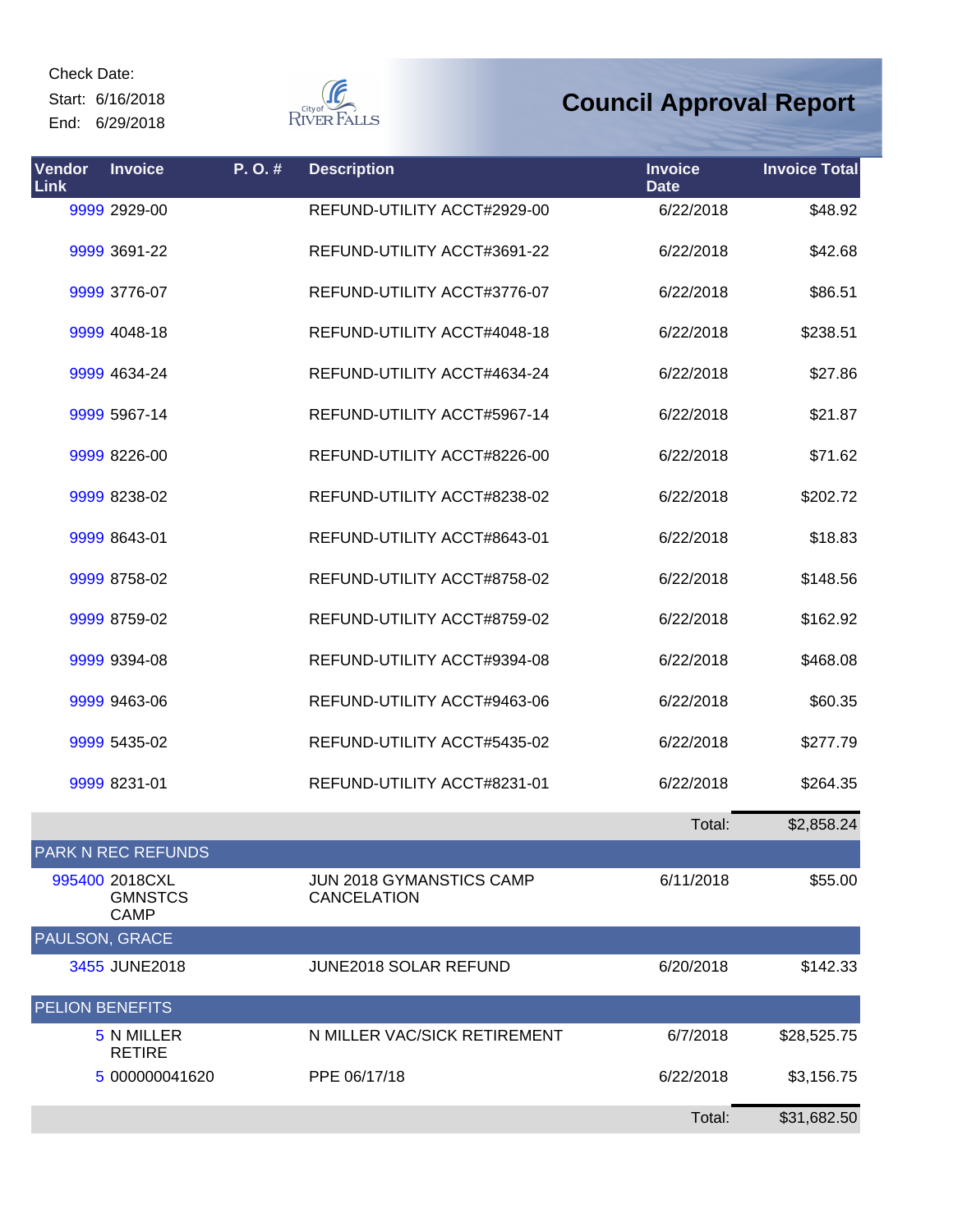Start: 6/16/2018 End: 6/29/2018



| Vendor<br>Link     | <b>Invoice</b>                        | P.O.#  | <b>Description</b>                                        | <b>Invoice</b><br><b>Date</b> | <b>Invoice Total</b> |
|--------------------|---------------------------------------|--------|-----------------------------------------------------------|-------------------------------|----------------------|
| PETERSON, AMY      |                                       |        |                                                           |                               |                      |
|                    | 2084 41583                            |        | WI DELLS-6/20/18 PER DIEM                                 | 6/15/2018                     | \$106.50             |
|                    | PIERCE COUNTY TREASURER               |        |                                                           |                               |                      |
|                    | 210 MAY 2018 JAIL<br><b>DWI IN</b>    |        | MAY 2018 JAIL DWI INTERLOCK                               | 5/30/2018                     | \$1,567.38           |
|                    | POWER & TELEPHONE SUPPLY CO           |        |                                                           |                               |                      |
|                    | 3348 6437879-00                       | 180179 | JUN 2018 City Fiber Wire Inventory                        | 6/8/2018                      | \$11,755.00          |
| <b>PRINT ART</b>   |                                       |        |                                                           |                               |                      |
|                    | 1064 5-31-18 JOB<br>4249              |        | <b>MAY 2018 BUSINESS CARDS</b>                            | 5/31/2018                     | \$86.00              |
|                    | <b>RFPD PAYMENTS / REFUNDS</b>        |        |                                                           |                               |                      |
|                    | 992100 RECORDS<br><b>RQST G SNOW</b>  |        | 5-30-18 REFUND OVRPYMT RCRDS RQST<br><b>CHARGE</b>        | 5/30/2018                     | \$3.50               |
|                    | <b>RIVER CITY ELECTRIC</b>            |        |                                                           |                               |                      |
|                    | 1291 1372                             | 180144 | Add Electric Panel for Brine M                            | 4/19/2018                     | \$6,200.00           |
|                    | 1291 1408                             | 180227 | JUN 2018 MISC ELEC WORK CITY<br>HALL/PARKS/WWTP           | 6/7/2018                      | \$1,332.52           |
|                    |                                       |        |                                                           | Total:                        | \$7,532.52           |
|                    | RIVER FALLS CHAMBER OF COMMERCE INC   |        |                                                           |                               |                      |
|                    | 225 2018 1ST QRT<br><b>ROOM TX</b>    |        | 2018 1ST QRT ROOM TAX REMAINING<br><b>HOTEL</b>           | 6/11/2018                     | \$963.20             |
|                    | 225 16097-2018                        |        | APPLIANCE REBATE CHAMBER CKS                              | 6/19/2018                     | \$525.00             |
|                    | 225 2018 PARADE<br><b>REG</b>         |        | 2018 RF DAY PARADE REGISTRATION                           | 6/21/2018                     | \$35.00              |
|                    |                                       |        |                                                           | Total:                        | \$1,523.20           |
|                    | <b>RIVER FALLS POLICE ASSOCIATION</b> |        |                                                           |                               |                      |
|                    | 9 000000041623                        |        | PPE 06/17/18                                              | 6/22/2018                     | \$684.80             |
|                    | <b>ROBYN MATHEWS-LINGEN</b>           |        |                                                           |                               |                      |
|                    | 2586 6165                             |        | MAY 2018 CITY NEWSLETTER SERVICES                         | 5/29/2018                     | \$998.00             |
| <b>RUNNING INC</b> |                                       |        |                                                           |                               |                      |
|                    | 1573 18789                            | 180073 | MAY 2018 Taxi Management Services                         | 6/5/2018                      | \$15,727.62          |
|                    | <b>RUSSELL NELSON</b>                 |        |                                                           |                               |                      |
|                    | 3450 6-1-2018 N<br><b>INTRCPTR</b>    | 180221 | 2018 NORTH INTERCEPTOR PROJECT<br><b>LAND ACQUISITION</b> | 6/1/2018                      | \$63,725.00          |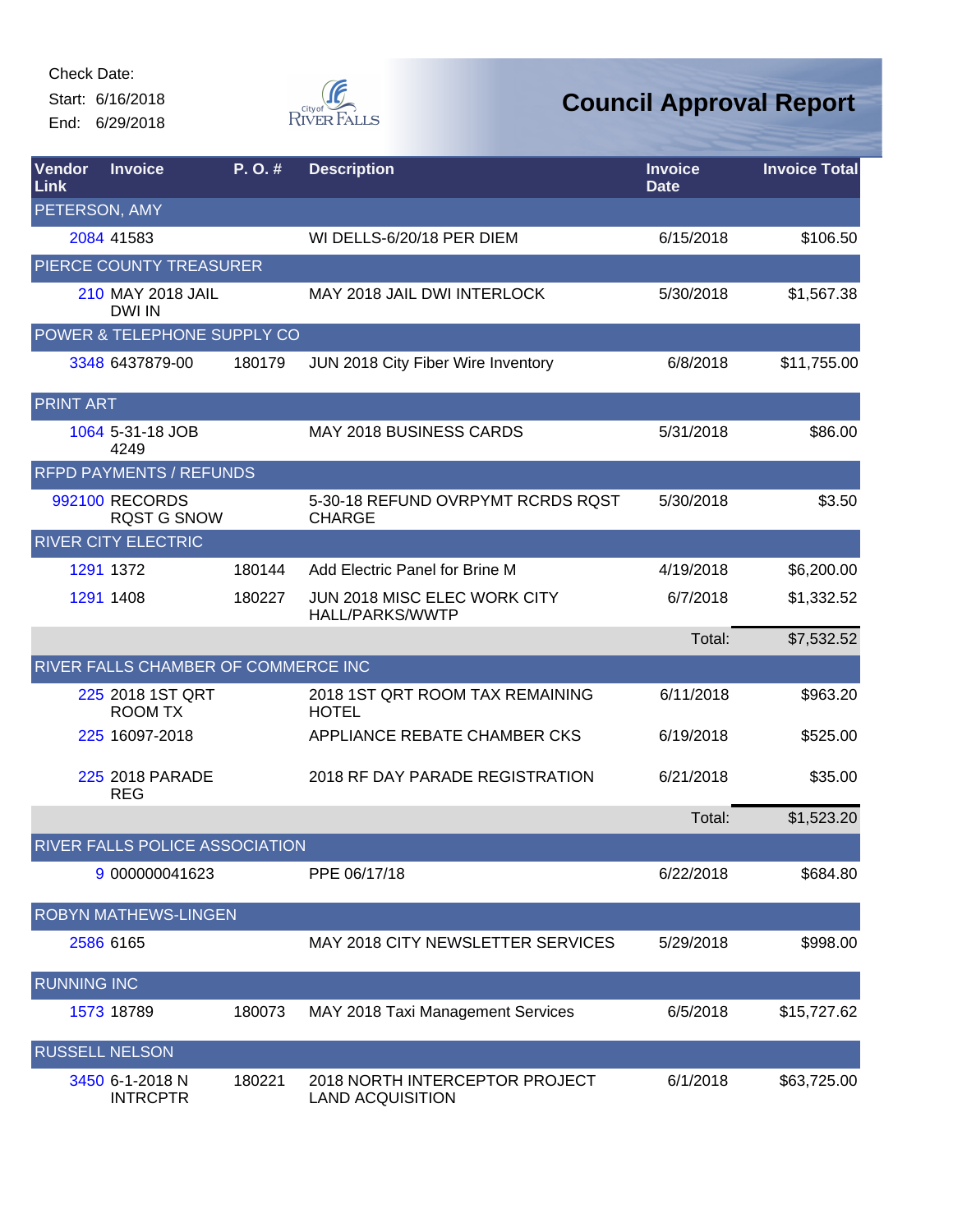Start: 6/16/2018 End: 6/29/2018



| Vendor<br>Link     | <b>Invoice</b>                           | $P. O.$ # | <b>Description</b>                                        | <b>Invoice</b><br><b>Date</b> | <b>Invoice Total</b> |
|--------------------|------------------------------------------|-----------|-----------------------------------------------------------|-------------------------------|----------------------|
| <b>SAVATREE</b>    |                                          |           |                                                           |                               |                      |
|                    | 772 5742257 CITY<br><b>PYMT</b>          | 180172    | 5-24-18 Tree Removal/Hazard Abatement                     | 5/24/2018                     | \$1,555.00           |
| <b>SHI CORP</b>    |                                          |           |                                                           |                               |                      |
|                    | 1155 B08328994                           | 180214    | Adobe Subscription Licensing Renewals                     | 6/4/2018                      | \$6,414.88           |
|                    | ST CROIX COUNTY TREASURER                |           |                                                           |                               |                      |
|                    | 252 MAY 2018 JAIL<br>DWI IN              |           | MAY 2018 JAIL DWI INTERLOCK                               | 5/30/2018                     | \$220.00             |
|                    | ST CROIX VALLEY NATURAL GAS CO           |           |                                                           |                               |                      |
|                    | 255 MAY 2018<br><b>NATURAL GAS</b>       |           | <b>MAY 2018 NATURAL GAS BILLS</b>                         | 6/1/2018                      | \$1,325.64           |
|                    | ST CROIX VALLEY SART INC                 |           |                                                           |                               |                      |
|                    | 256 885                                  |           | OCT 2017 FORENSIC SERVICES                                | 10/17/2017                    | \$200.00             |
|                    | 256 925                                  |           | MAR 2018 FORENSIC SERVICES                                | 3/6/2018                      | \$200.00             |
|                    | 256 967                                  |           | <b>MAY 2018 FORENSIC SERVICES</b>                         | 5/30/2018                     | \$200.00             |
|                    | 256 971                                  |           | <b>MAY 2018 FORENSIC SERVICES</b>                         | 5/30/2018                     | \$200.00             |
|                    |                                          |           |                                                           | Total:                        | \$800.00             |
| <b>STATE OF WI</b> |                                          |           |                                                           |                               |                      |
|                    | 259 MAY 2018                             |           | <b>MAY 2018 PENALTY ASSESMENT</b>                         | 5/30/2018                     | \$4,410.82           |
|                    | STATE OF WI DEPT OF EMPLOYEE TRUST FUNDS |           |                                                           |                               |                      |
|                    | 11 000000041624                          |           | PPE 06/17/18                                              | 6/22/2018                     | \$89,608.21          |
| <b>STREICHER'S</b> |                                          |           |                                                           |                               |                      |
|                    | 736 11319174                             |           | 2.75" RIFLE SLUG                                          | 6/19/2018                     | \$114.25             |
|                    | STUART C IRBY TOOL AND SAFETY            |           |                                                           |                               |                      |
|                    | 156 S010706624.00 180177<br>2            |           | JUN 2018 LED street light bulbs                           | 6/7/2018                      | \$2,272.00           |
| THOMAS, STEVE      |                                          |           |                                                           |                               |                      |
|                    | 940 PER DIEM 6-22-<br>18                 |           | JUN 2018 FORT MCCOY LESB EMRGNCY<br><b>VHCL OPRS TRNG</b> | 2/7/2018                      | \$224.00             |
|                    | USIC LOCATING SERVICES LLC               |           |                                                           |                               |                      |
|                    | 286 286965                               | 180045    | MAY 2018 LOCATING STORM / SANITARY                        | 5/31/2018                     | \$3,595.97           |
|                    | VIKING ELECTRIC SUPPLY INC               |           |                                                           |                               |                      |
|                    | 750 S001490103.00                        |           | MAY 2018 SUPPLIES PW BLDG / AMB BLDG                      | 5/4/2018                      | \$327.32             |